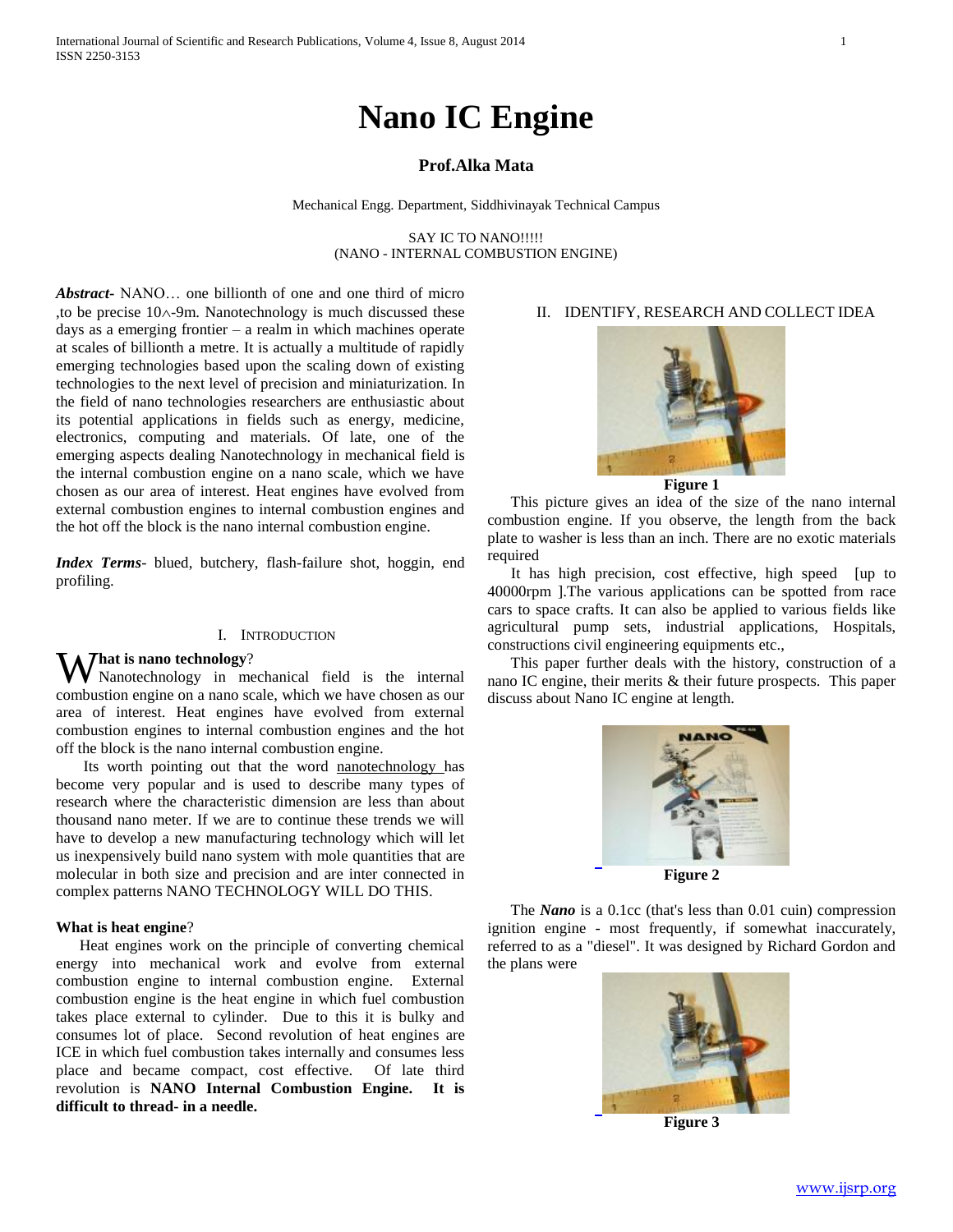An idea of the size of the *Nano* is given by this picture. From backplate to drive washer is less than 1 inch. There are no exotic materials required. The crankcase is hacked from a solid cube of aluminium 3/4" on a side. The piston and contra piston are cast iron. The crankshaft and liner are any old steel from the scrap box.



**Figure 5**

Here is an exploded view of the engine. The odd looking thing in the foreground is a special Nano-Spanner required to tighten the backplate. It also fits the fuel nipple. The construction is extremely conventional - only the scale is unusual.



**Figure 6**

Like all model IC projects, there are a few special jigs and tools required to construct the Nano. All are fully detailed in the plan, which includes step by step instructions with photos. The cutter is made from water hardening drill rod (called "silver steel" in the UK because of its appearance - it contains no silver).the teeth are formed of Dremal-type cut-off wheel.



The cutter is used to form the exhaust ports in the cylinder. There are three of these, spaced at 120 degrees with sufficient space between them for the angled transfer ports to slightly overlap the timing. The crown of the piston is conical to assist transfer. The contra piston has a matching concave conical depression.



**Figure 8**

There's nothing special in the crankshaft components. Another jig (not shown) is made to hold the shaft in the 3-jaw chuck, offset by half the throw for forming the crank pin. Even at these sizes, final lapping to size is no different from larger engines in terms of the amount of metal that must be LEFT for removal. Only the microscopic size makes things difficult. The prop driver knurls were formed with a thread form tool, set on edge and used as a shaper.



Again, apart from their size, there's nothing special about the needle valve components the needle itself was made from steel and "blued" it by a quick heat in a gas flame followed by water quenching. No big deal, but the amazing thing is the attention it draws with people who examine the engine.When it was fired, it run briefly, oscillating back and forth about TDC like over compressed diesels with small mass fly wheels are wont to do. running! .but spring starters are the only way to start ultra small diesels - hand propping just won't work. Also, the fuel for mini diesels needs a lot of ether - as high as 50% by volume. With high ether fuel and a spring starter, the little Nano will burst into life. Richard Gordon claims it will turn 40,000 rpm - yes, that's no typo, *forty thousand revolutions per minute*. American engine builder Ron Colona used to demo his at model engineering shows and turning at better than 20,000 rpm.

# III. THE COMPONENTS USED 1)**Crankcase and Cylinder rough-out**



**Figure 10**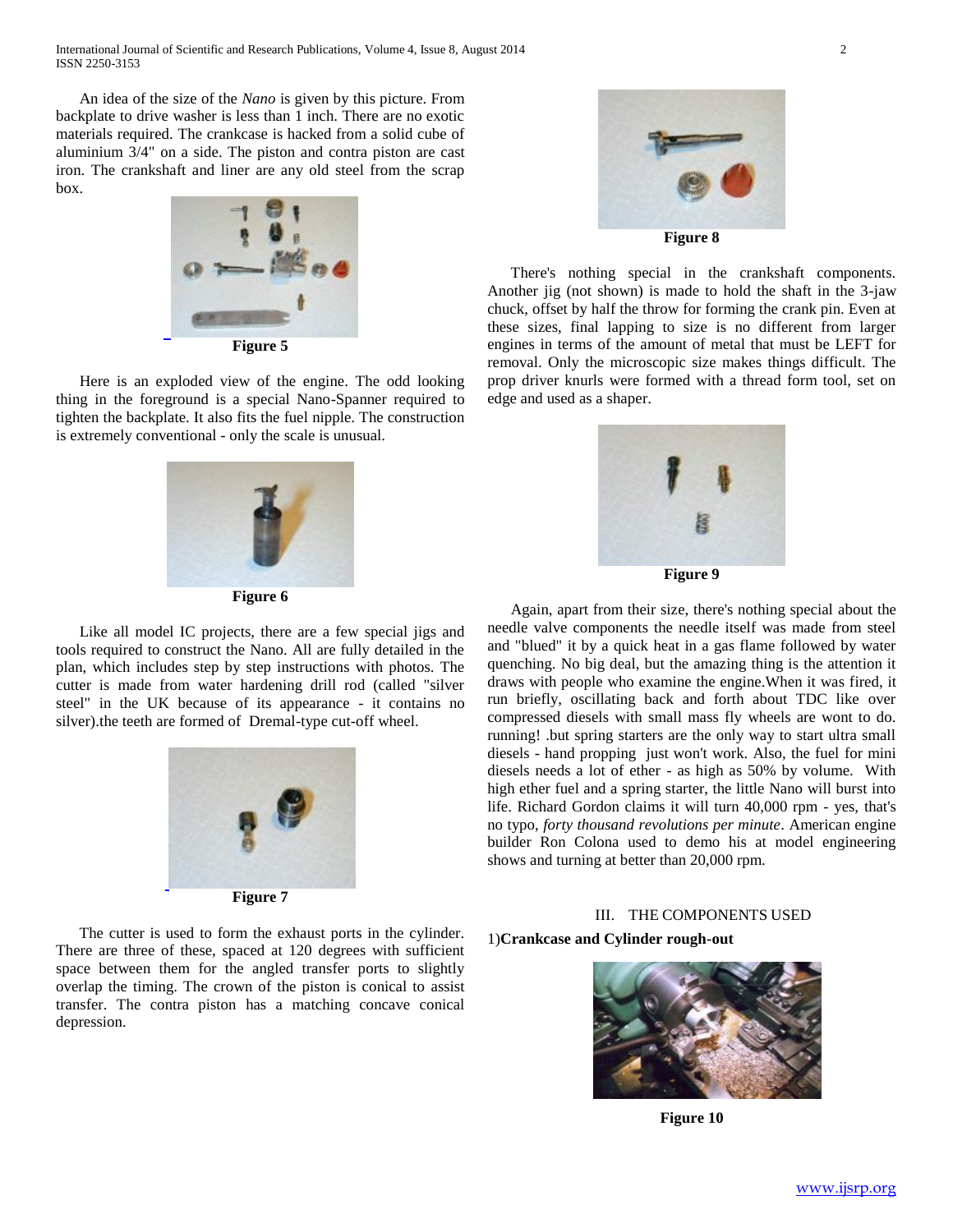The crankcase starts off as a chunk of aluminum bar of about 1-1/2" diameter, sawn to length, plus a little bit. The first step is to finish turn the front section with a 1/4" radius where the journal blends into the body. The photo shows the roughing out process. Note that the tool is raked back sharply while "hoggin' great cuts" are made so that if it digs in, the cut will be forced shallower, not deeper compass could achieve the same result with about the same effort.

#### 2) **Backplate**



#### **Figure 11**

The backplate is simple turning with only some aspects of work holding posing any problems. In this first shot, the backplate profile has been turned on a piece of bar stock with the interior face oriented towards the tailstock. This means we will be screwcutting towards the sholder formed by the backplate rim, so a thin (0.020") runout groove is first cut at the thread/rim junction to the depth of the thread form. This also assures the backplate will form a tight seal against the rear of the crank case. The thread cutting tool is a piece of 1/4" diameter HSS steel, ground to a 60 degree point with seven degrees of side rake, mounted in a tracting tool holder. This magnificant gadget takes a while to make but is absolutely invaluable to thread cutting. The little ball lever actuates a spring loaded, over center cam just requiring a flick to retract the tool bit by about 3/16". This allows the saddle to be repositioned for the next cutting pass without having to twiddle dials and remember settings.

#### 3) **Venturi and Needle Valve Assembly**

In the previous section, the cylinder had progressed to a nearly finished state, still requiring internal lapping. Lapping should always be the last operation on a cylinder of this type. This means the boss for attaching the side port venturi must be fitted before lapping can be done. In this session, the boss is made and the associated parts for the venturi and needle valve. The boss will be soft soldered to the cylinder (diesels don't get hot enough to melt soft solder). ".solder does not make the joint, it only keeps the air out" and schooled me to make a good fit of parts to be soldered. The boss will butt to the cylinder, which has an outside diameter of 0.500". So, a good fit can be achieved by profiling the boss with a 1/2" end mill. In this photo, we see the boss blank (enough for four) which has been finished outside, drilled ready for tapping and transferred still in the 3 jaw chuck to the mill for end profiling.

#### IV. APPLICATIONS

 $\triangleright$  It can be controlled in aero planes/satellites/space ships etc., the timing of in let and exhaust valves.

- $\triangleright$  According to NASA reports they are experimenting about the use of nano engine in nano & pico satellites.
- In case of a mine tragedy where harmful gases are emitted ,these nano ic engines can be employed as powerful blowers to blow out these gases is a less time saving the lives of trapped miners .We require atleast 5-6 blowers to blow these gases where as two nano ic engines could do the tick in less time.

#### V. RESEARCH

Every day people are spending more and more money because of rising gas prices. People all over the world are trying to find a solution—even visiting websites to locate the nearest and cheapest gas, all the while losing time and mileage just to reach [these] refueling stations. Many have been giving up favorite hobbies and changing life plans because of the need to reallocate their funds for gas.For those of us who must drive to work or school, it seems we have little choice but to continue paying more. Now, there is a way to fight back against these constant increases in gas prices—and to fight pollution and protect the environment in the process.

#### **The solution**

Use the most advanced technology available to improve fuel economy, prolong the engine life, reduce harmful emissions and protect the environment. The number one product for fuel economy, power and pollution control is now available .

- Introducing our two unique nanotechnology products:
- F2-21 NanoLube Engine Oil Tratment, and
- F2-21 NanoRon Gas & Diesel Fuel Enhancer.

With nanotechnology, fuel transforms at the nano-level to achieve a more complete combustion, resulting in increased fuel economy, more driving power, and fewer pollutive emissions. Use either product or both to get multiple benefits:

 **-** Adds great power to your engine. NanoLube eases heavy driving loads and increases driving pleasure with a faster, smoother, and quieter ride.

 **-** Boosts miles per gallon (analogous to buying Premium Gas or boosting your octane number), while saving you money and conserving energy.

 **-** Prolongs engine life by cleaning your combustion chamber and piston ring deposits, extending engine life and cutting equipment downtime.

 **-** Protects the environment by reducing harmful emissions and fighting global warming.

#### VI. CONCLUSION

With the application of Nano in every sphere of life the 'big' may not find its place in engineering dictionary in future. If we are to continue these trends we will have to develop a new manufacturing technology, which will let us inexpensively build nano system with mole quantities that are molecular in both size and precision and are, inter connected in complex patterns NANO TECHNOLOGY WILL DO THIS. NANO technology